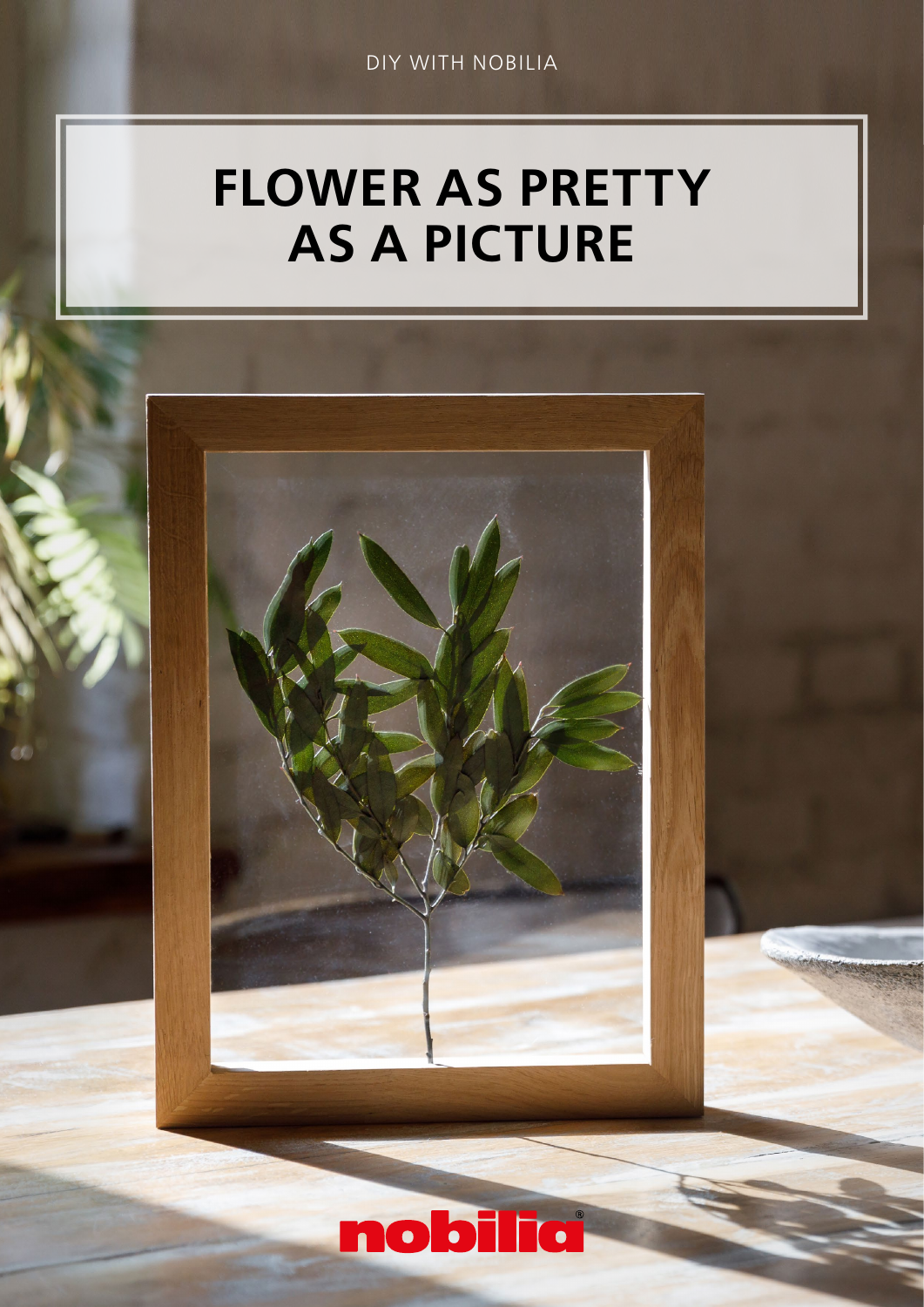

## **FLOWER AS PRETTY AS A PICTURE DIFFERENT TAKE ON NATURE: A DECORATIVE HIGHLIGHT FOR THE HOME**

Do you remember that book of pressed flowers from your childhood days? Rekindle those memories with a creative DIY project that gives flowers a very special place in your home.

### THIS IS ALL YOU NEED

|               | » Heavy book                             |
|---------------|------------------------------------------|
| $\mathcal{V}$ | Picture frame                            |
| $\mathcal{V}$ | Glue stick or adhesive tape<br>if needed |
| <b>))</b>     | Blotting paper (or normal<br>paper)      |
|               | » Flowers / leaves                       |

### FLOWERS RECOMMENDED:

| » Lavender        |
|-------------------|
| » Violet          |
| » Marguerites     |
| » Gypsophila      |
| » Elderflowers    |
| » Daisies         |
| » Jasmine         |
| » Various grasses |
| » Eucalyptus      |

#### **METHOD**

- **01.** Pick or buy the flowers of your choice. Make sure they are insect-free and not too wet.
- **02.** Now take a large and heavy book. It shouldn't be your favourite book because moisture from the flowers may stain its pages.
- **03.** Open the book in the middle and lay a piece of paper inside.
- **04.** Place your flower on the paper. You can also press several flowers in one go. Make sure they don't touch each other so they don't seep moisture to any neighbouring flower.
- **05.** Place a second piece of paper over the flowers and close the book.